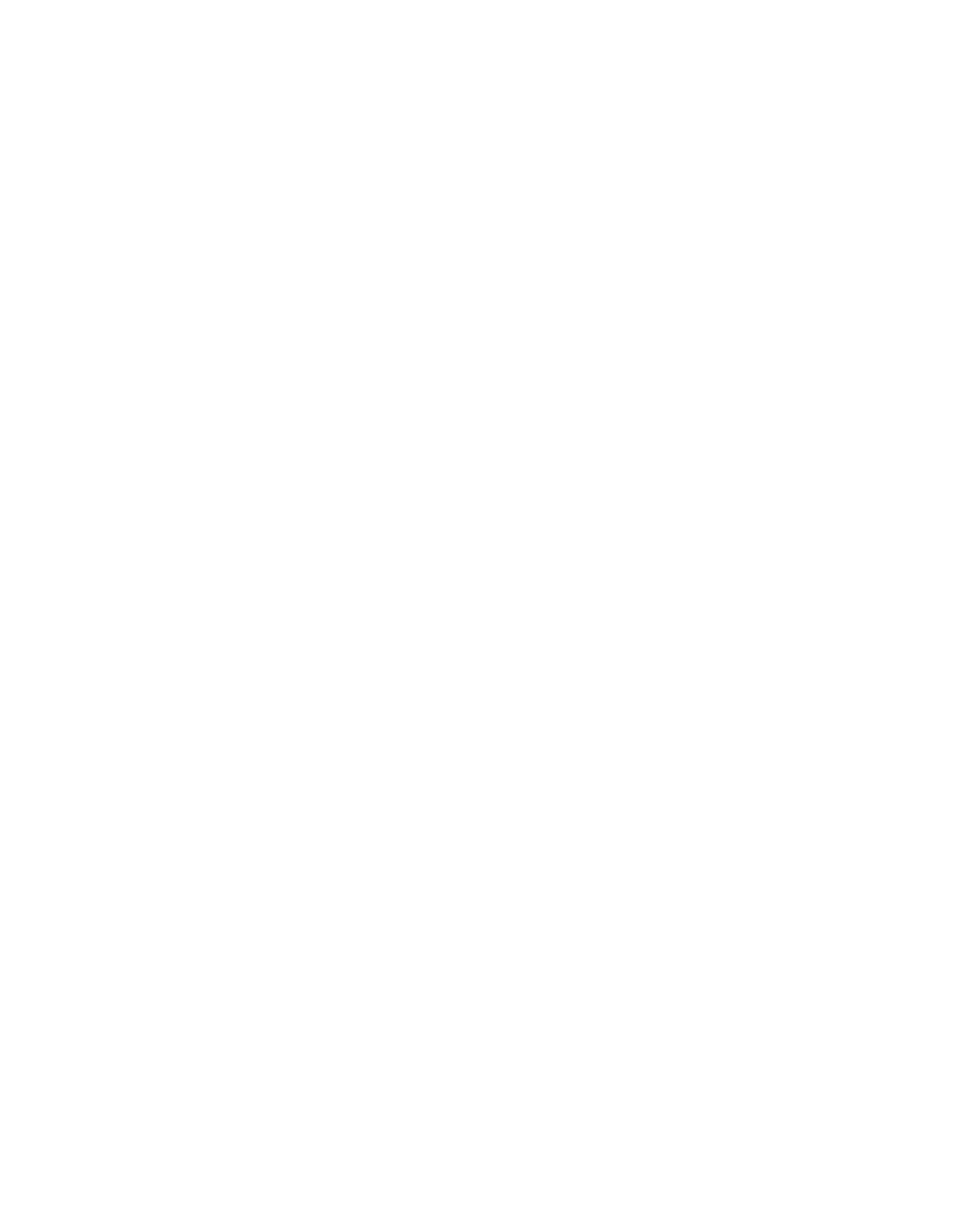# **PREFACE**

*The Changing Face of Career and Technical Education* was a position paper written in 2006 to improve understanding of the way vocational technical schools have changed to meet the higher skill requirements of the global workplace. That paper built upon five then-current national education reform reports, including the 2005 Report of A National Task Force on Public Education and the 2004 National Assessment of Vocational Education's Final Report to Congress. In the six years since that paper was originally conceived, global and national economies have been drastically eroded and calls for education reform have grown more strident. Several recent education projects and studies have highlighted the need to prepare all students for career and college readiness in order to maintain our nation's standing in today's troubled global economy. This revision of the original position paper is intended to continue the conversation with the benefit of these more recent studies.

Dr. Michael F. Fitzpatrick - September, 2012 *Superintendent-Director, Blackstone Valley Vocational Regional School District Upton, Massachusetts*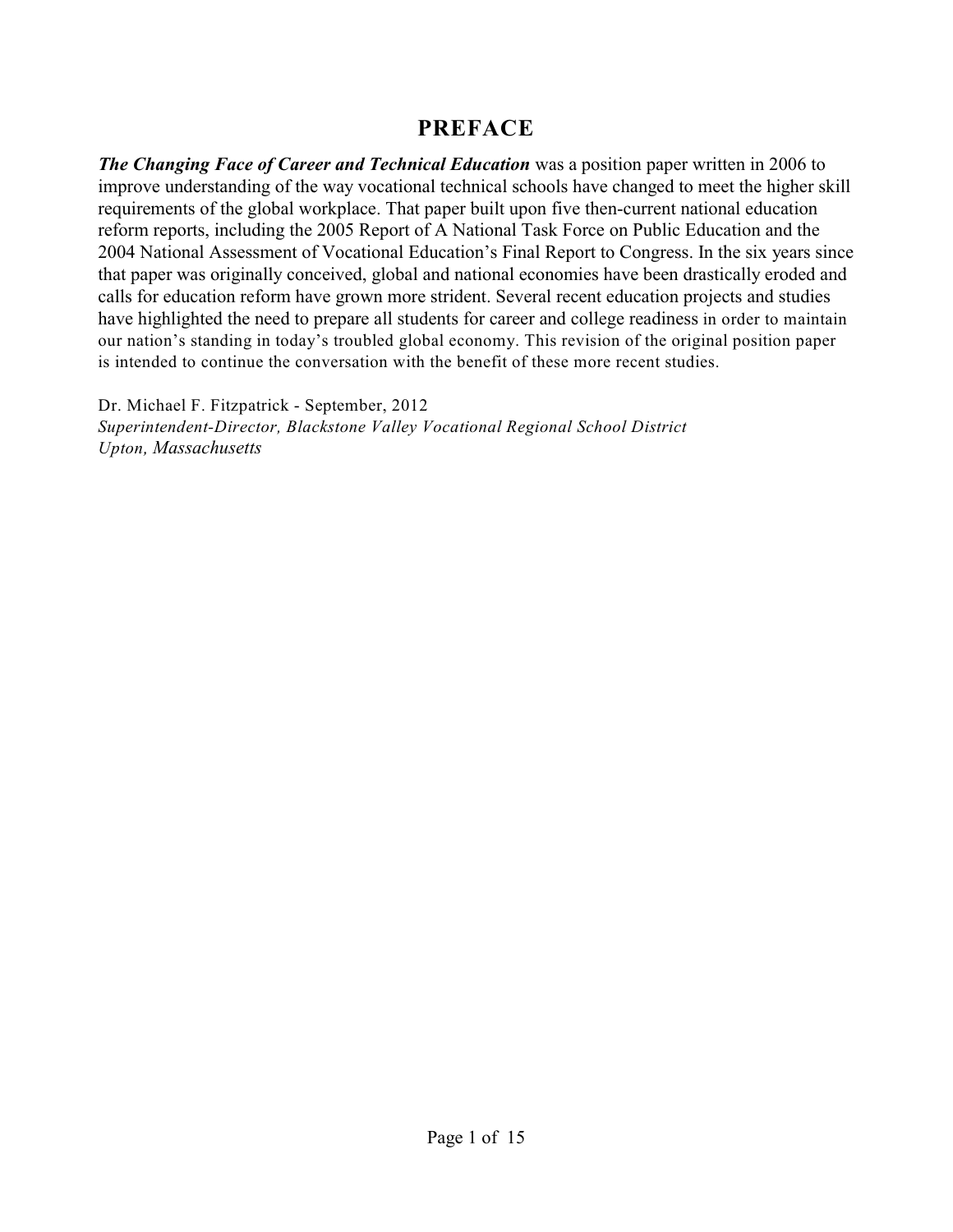### **Foreword**

Today, there is nationwide debate about how education must be tailored to meet the needs of a struggling global economy. There are many viewpoints on how to prepare students to be productive members of a technologically-savvy, global society. What is the mission of career and technical education (CTE) in the  $21<sup>st</sup>$  century quest for effectiveness and relevance in education?

As a CTE practitioner for more than forty years, I have long battled the stereotype that vocational technical education is an alternative educational path for students who have experienced limited academic success and require an educational program that focuses primarily on the psychomotor skills needed for a particular trade. While this faulty perception is commonly held, federal legislation has always defined a mission for CTE that is more workforce-responsive and economysensitive.

Despite a growing understanding of the far greater technical skills now required in just about every trade or employment scenario, I still all too often hear constituents express the sentiment that they would prefer to see more CTE students directly enter the trades as plumbers, carpenters, etc., rather than first go on to a two- or four-year college. Because interest in attending many high-quality career and technical systems is keen and all applicants cannot be accepted, many feel that when a student attends a vocational technical high school and then goes on to college, the college bound student has unfairly displaced a student who desires a trade education.

Have CTE delivery systems lost sight of their mission? Is the investment in vocational technical education no longer paying the dividends that it did when carpenters, machinists, and auto mechanics graduated from high school and became immediate, productive additions to the local workforce?

This paper outlines the compelling reasons for significantly upgrading the public perception of the mission of CTE today. Many of us who work in the field have seen the changes evolve gradually and have embraced new approaches which enable us to better serve the needs of our students and the demands of the information-age workplace.

In today's increasingly global and complex society, it is no longer possible for the United States to maintain its economic advantage without tapping into the potential of all its workers. Every student, whether he or she chooses a traditional educational path or career training by way of a CTE system, must be equipped with a set of basic skills that is far more sophisticated and advanced than that required in the manufacturing-based economy of fifty years ago.

The workforce of the  $21<sup>st</sup>$  century demands greater knowledge and more complex computational, communication, teaming, and technological skills of its workers. The American public must therefore acknowledge a new role for the CTE delivery system: a role that prepares students for lifelong learning in order to effectively respond to our nation's ever more challenging workforce development needs.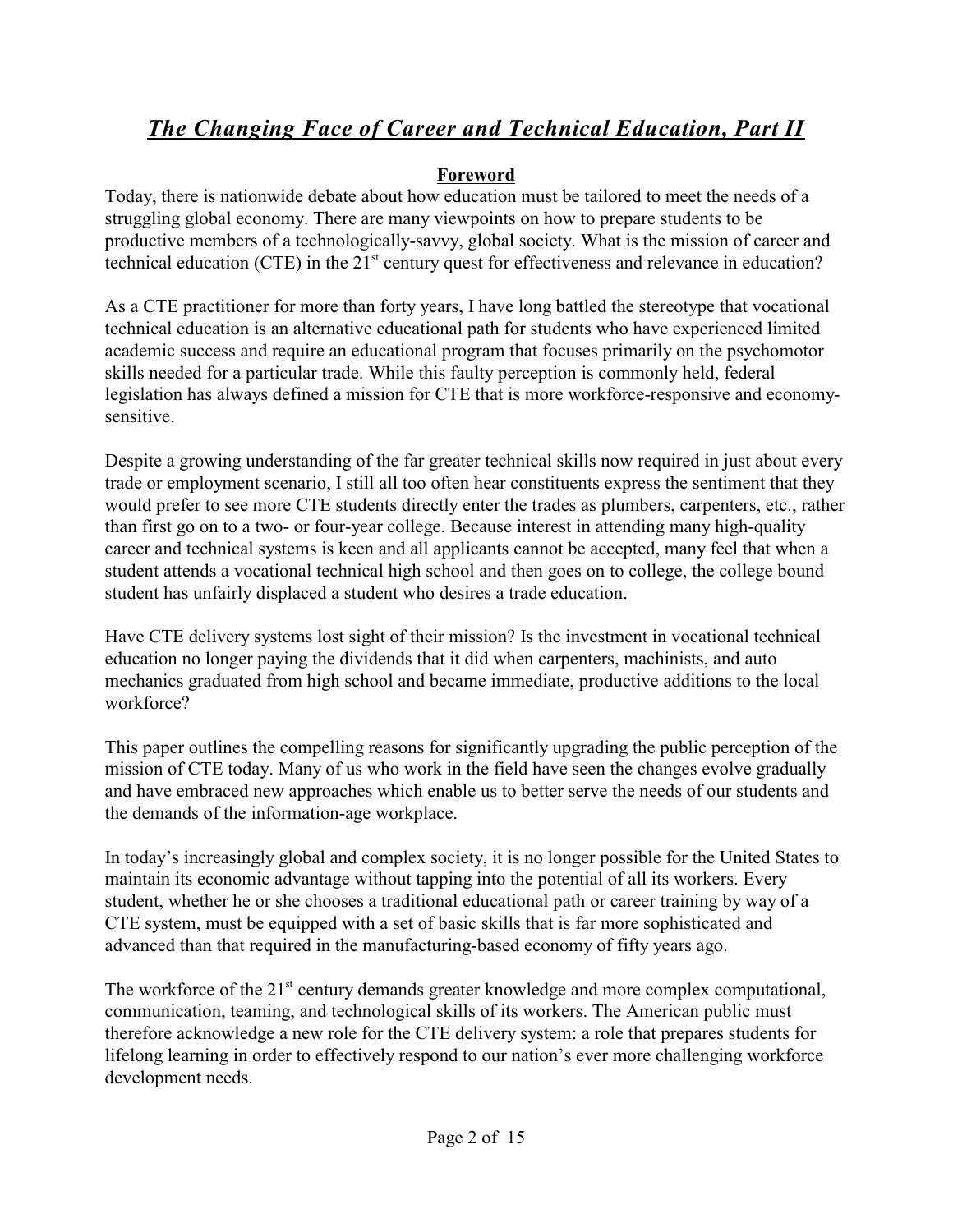Dr. Michael F. Fitzpatrick

### **The Historical Foundation of CTE**

With the onset of the industrial revolution in the early 19<sup>th</sup> century, the United States and other developed countries shifted away from an agricultural economy where the focus was on manual labor. At that time, most young people were required to help out on the family farm and few received an education beyond literacy and computational basics. The curriculum that most traditional high schools follow today has its roots in the 19<sup>th</sup> century when two kinds of knowledge were clearly distinguished from each other. Practical knowledge helped people make a living and contribute productively to the community; while theoretical knowledge, like the study of poetry, philosophy, and religion, was reserved for the elite upper classes. The vast majority were trained to service the rapidly growing industrial and manufacturing economies and were taught the basic skills needed to do so. Creativity was often squelched in the average person in favor of the useful knowledge that put food on the table.

The Smith-Hughes Act of 1917 is widely recognized as the decisive piece of federal legislation which created vocational technical education. This law provided federal funds to support the teaching of agriculture, the trades, home economics, and industries. It created a Federal Board for Vocational Education to consist of the Secretary of Agriculture, the Secretary of Commerce, the Secretary of Labor, the United States Commissioner of Education, and three citizens appointed by the President. The three citizens were to be representatives of manufacturing and commercial interests, agricultural interests, and labor. The language of the Act made it clear that the controlling purpose of vocational education at that time was to produce workers that were "fit for useful employment." The composition of the Federal Board also evidenced the close connection between the new educational format that was being introduced and economic influences impacting our nation's prosperity at that time.

The Smith-Hughes Act and the Wagner Act of 1935, which protected workers' right to unionization, responded to a manufacturing-driven economy. The intention of vocational technical education was to train students to do repeatable tasks with dexterity in an environment where little judgment was required. At the time, about 20% of students were considered to be college-bound, 20% of students were destined for vocational technical training, and the remaining 60% were thought to just need a general education.<sup>1</sup> The high school diploma became the entry-level credential for an industrial-age factory job, although the availability of well-paying manufacturing jobs paved the way for even high school dropouts to achieve a middle-class lifestyle.

In the early vintage of assembly line vocational technical education, it was fashionable to offer students academic basics and a blend of trade psychomotor activity and related theory. Although the intent of Smith-Hughes was clearly focused on meeting overriding national workforce needs

<sup>&</sup>lt;sup>1</sup> Cynthia G. Brown, et al., Report of A National Task Force on Public Education, *Getting Smarter, Becoming Fairer: A Progressive Education Agenda for a Stronger Nation*, (Washington, DC, 2005), p. 15.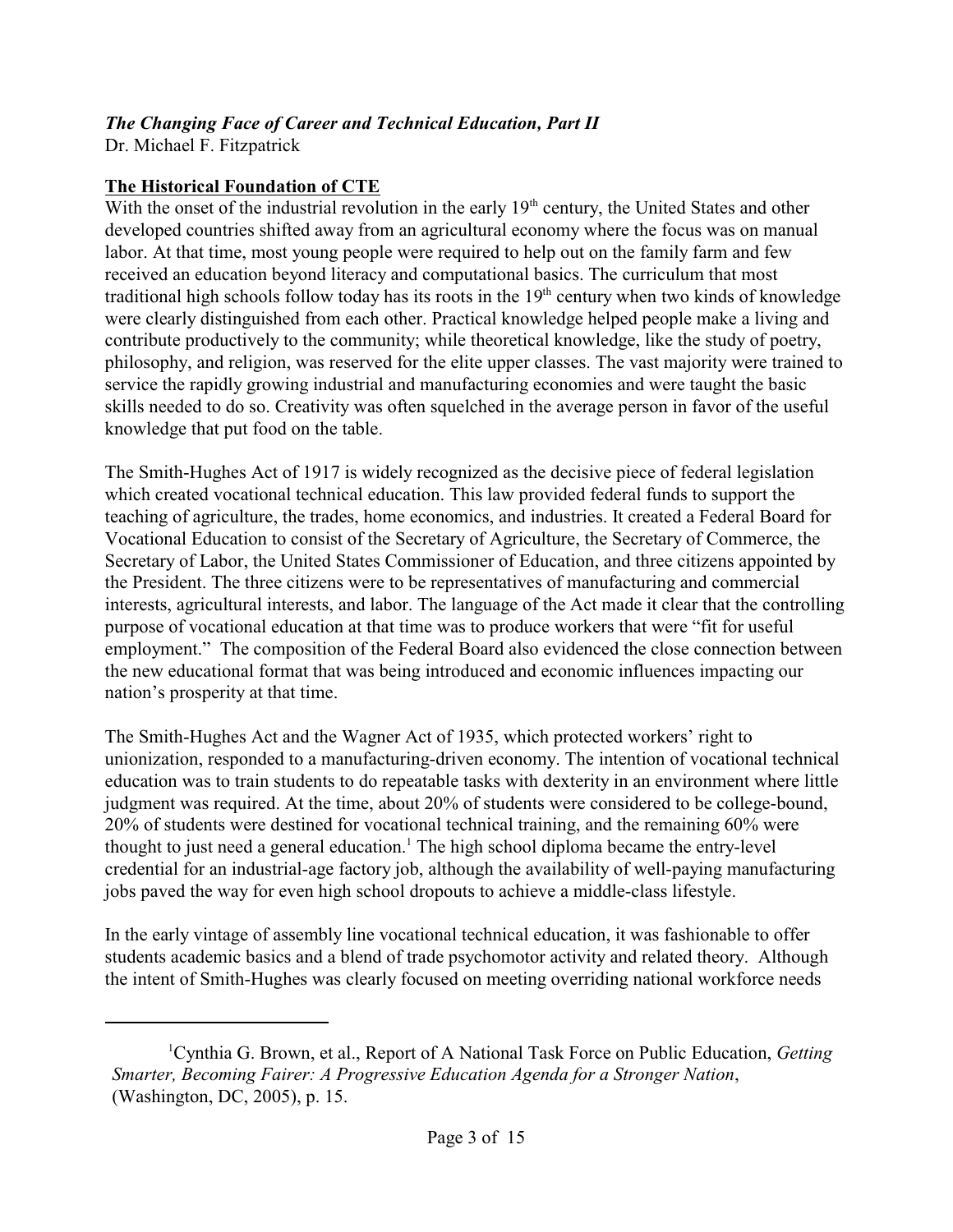Dr. Michael F. Fitzpatrick

rather than the educational needs of a few, the vocational technical setting offered an opportunity for those with manual dexterity to thrive. Eventually it was seen as a second chance for students who had struggled in the traditional classroom or who were deemed better suited to hands-on learning. The vocational technical school of the mid-1900s would allow so-called "behaviorallychallenged students" to become wage earners and to escape the rigors of a "traditional" education. By shifting the educational responsibility of those students to the vocational technical delivery system, the non-vocational technical local educational agency (LEA) had a convenient and potentially justifiable referral.

Ironically, if the sending system could not transfer the educational responsibility to the technical partner, the most common alternative for the academically challenged was the local "general track" program.

Eventually, the general track found itself with a bulging enrollment, declining relevance, and educational pundits clamoring for its demise. With image issues and empty seats, the vocational technical network was ill-prepared to challenge the status quo, and thus the stereotype of CTE as a lower echelon educational option evolved.

Pulitzer Prize-winning novelist Frank McCourt describes his experiences as a teacher in the vocational technical high schools of New York City in his 2005 book, *Teacher Man*. He introduces the subject with his own observations dating back to 1958 when he first began teaching, saying, "Vocational schools were seen by many as dumping grounds for students ill-equipped for academic high schools. That was snobbery. It didn't matter to the public that thousands of young people wanted to be auto mechanics, beauticians, machinists, electricians, plumbers, carpenters."<sup>2</sup>

This view point should not be misconstrued to suggest that qualified and capable candidates were absent from the sending pool. Unfortunately, the more talented admissions had to overcome additional obstacles. Teachers, coaches, guidance counselors, and peers exerted pressure on successful students to remain within the traditional sending system. Nonetheless, alumni rolls of vocational technical schools across the country are filled with success stories of both adolescent late bloomers and career-minded youth with extraordinary talent who flourished in the CTE system.

The number of vocational technical systems across the country grew in response to the educational demands of the post-World War II baby boom. Vocational technical instructors, armed with experience, knowledge, and expertise in their respective trades, dominated the vocational technical delivery system setting and their academic counterparts often assumed a merely ancillary role. By the 1970s, however, information, technology, and knowledge propelled a new economy which began to replace the manufacturing-driven economy. The focus of vocational technical education

<sup>&</sup>lt;sup>2</sup> Frank McCourt, *Teacher Man* (New York: Scribner, 2005), pp. 13-14.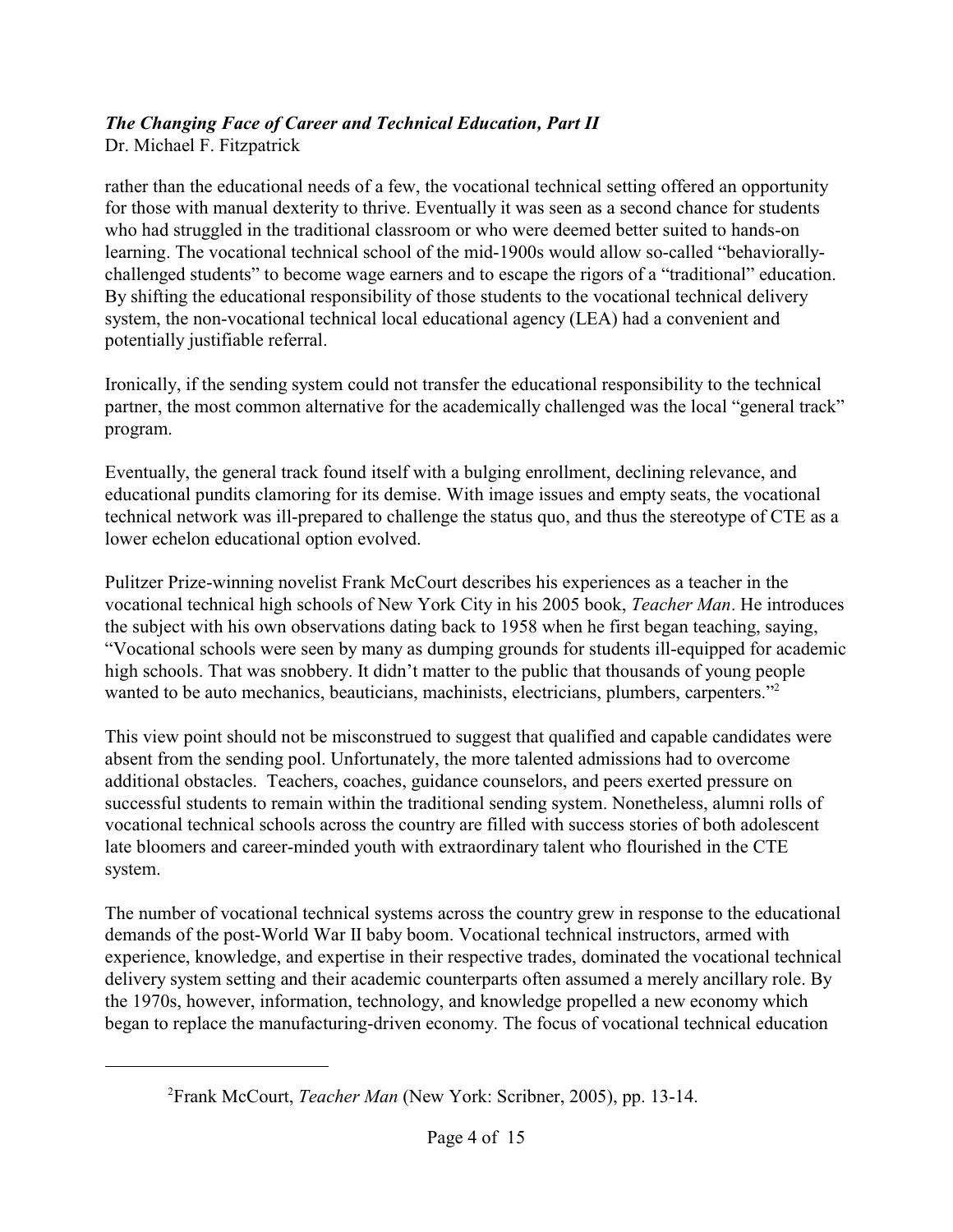Dr. Michael F. Fitzpatrick

was forced to change with the times, and that change was accompanied by a gradual transition in terminology from 'vocational technical' to 'career and technical.'

The works and impact of  $20<sup>th</sup>$  century management gurus heralded a new perspective on business and industry in a fast-paced global economy. They defined "knowledge workers" decades before the trend was widely accepted; advanced management philosophies which sought continuous improvement in performance of processes, products, and services; and recognized the need for discernment and judgment capabilities in all workers. The combined impact of Peter Drucker, Edward Demming, and Peter Senge, along with a myriad of continuous quality improvement (CQI) and quality assurance (QA) approaches which have made inroads among the world's predominant businesses and industries, have made it impossible to ignore the changing role of education in the global workplace.

As testimony to the federal government's understanding of the changing economic landscape at that time, the Carl D. Perkins Vocational and Technical Education Act was originally authorized by federal legislation in 1984 and re-authorized in 1998 and 2006. The purpose of this legislation was to provide individuals with the academic and technical skills needed to succeed in a knowledge- and skills-based economy. Unlike the language of the Smith-Hughes Act, which indicated clearly that "such education shall be of less than college grade," the language of Perkins III stipulated support for career and technical education that prepares its students both for postsecondary education and the careers of their choice.

According to the official position of the United States Department of Education, as found on the Office of Vocational and Adult Education website, federal involvement today is designed to help all students acquire challenging academic and technical skills and be prepared for high-skill, highwage, or high-demand occupations in the 21st century global economy.<sup>3</sup> The current proposal for 2012 re-authorization of the Perkins Act recognizes that effective, high quality CTE programs are aligned with college- and career-readiness standards as well as the needs of employers, industry, and labor.<sup>4</sup> Thus, on the federal level, the focus on CTE is on ensuring that students are wellprepared for further education, including four-year post-secondary institutions and beyond when appropriate, as well as being prepared for life-long learning and satisfying careers.

The vocational technical learning environment of today is clearly no longer the culminating educational experience that was the trade school of the manufacturing economy. The skill set

<sup>&</sup>lt;sup>3</sup>U. S. Department of Education, Office of Vocational and Adult Education <http://www.ed.gov/print/about/offices/list/ovae/index.html> (8/27/2012).

U. S. Department of Education, Office of Vocational and Adult Education, *Investing in* <sup>4</sup> *America's Future: A Blueprint for Transforming Career and Technical Education* (Washington, D.C., 2012) p. 2.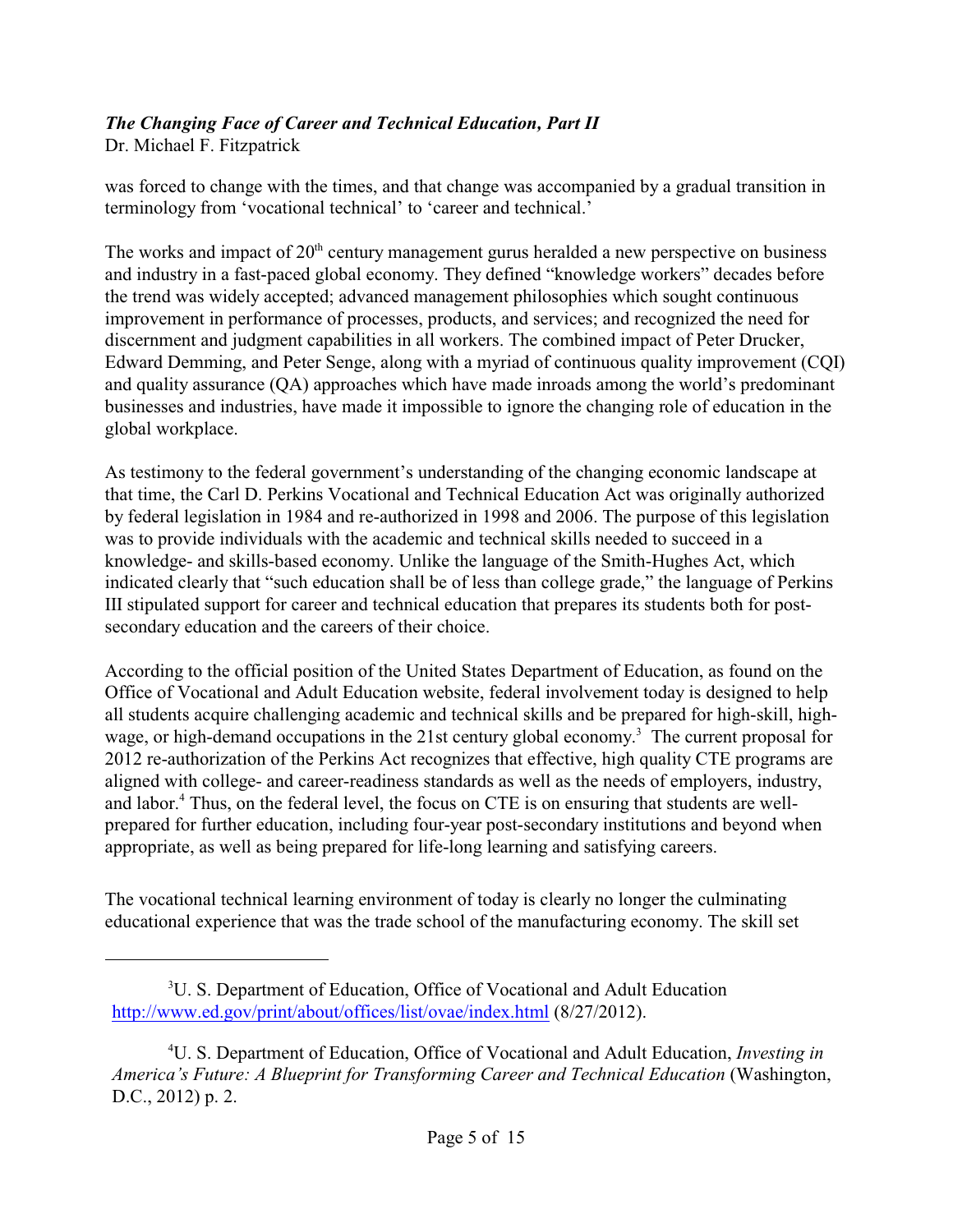Dr. Michael F. Fitzpatrick

required of employees in the  $21<sup>st</sup>$  century is leaps and bounds over the old. The CTE delivery system, along with all educational delivery systems serving America's youth, have been challenged to move in a new and significantly different direction.

### **Where we are Today**

While there are many viewpoints on how to meet the challenges it presents, there is little disagreement on what defines this new global era. All concur that the age in which we now find ourselves can best be described in terms of diversity and complexity. With a more diverse population and commerce that easily crosses national and continental divides, gainful employment today requires teaming, communication, and technological skills like never before. At a time when new information, communication, and media technologies connect people, ideas, and data across the world simultaneously, workers must function effectively in international contexts and the ability to function in cross-cultural situations has become a critical part of the  $21<sup>st</sup>$  century skill set. With global competition, the demand for skills equivalent with menial tasks is at an all-time low. The American workforce has to become more sophisticated if it is to maintain its competitive edge and public education in America must find a way to attain that higher level of sophistication.

Andrew Sum, director of the Center for Labor Market Studies at Northeastern University, and a contributor to both the Harvard Graduate School of Education *Pathways to Prosperity Project* and the Massachusetts Department of Elementary & Secondary Education's Task Force on Integrating College and Career Readiness, notes that employment rates for the nation's teens and young adults are at post-World War II lows, and that the need has never been greater for work-based learning opportunities for young people.<sup>5</sup>

Harvard researchers identified the challenges of a more demanding labor market and widening skills and opportunity gaps. They noted that a focus on college readiness alone does not equip the future workforce with all the skills and abilities they will need in the workplace, and that decision making, listening skills, integrity, and creativity are among the many attributes, or "soft" skills, that are vital to career success.<sup>6</sup> In order to foster an effective blend of academic and career technical preparation for the post-secondary education requirements of the majority of today's careers, the Harvard report called for a more comprehensive effort to develop a robust pathways system. They

<sup>&</sup>lt;sup>5</sup>Harvard Graduate School of Education, *Pathways to Prosperity: Meeting the Challenge* of Preparing Young Americans for the 21<sup>st</sup> Century, February 2011, p. III.

<sup>&</sup>lt;sup>6</sup> Harvard Graduate School of Education, p. 4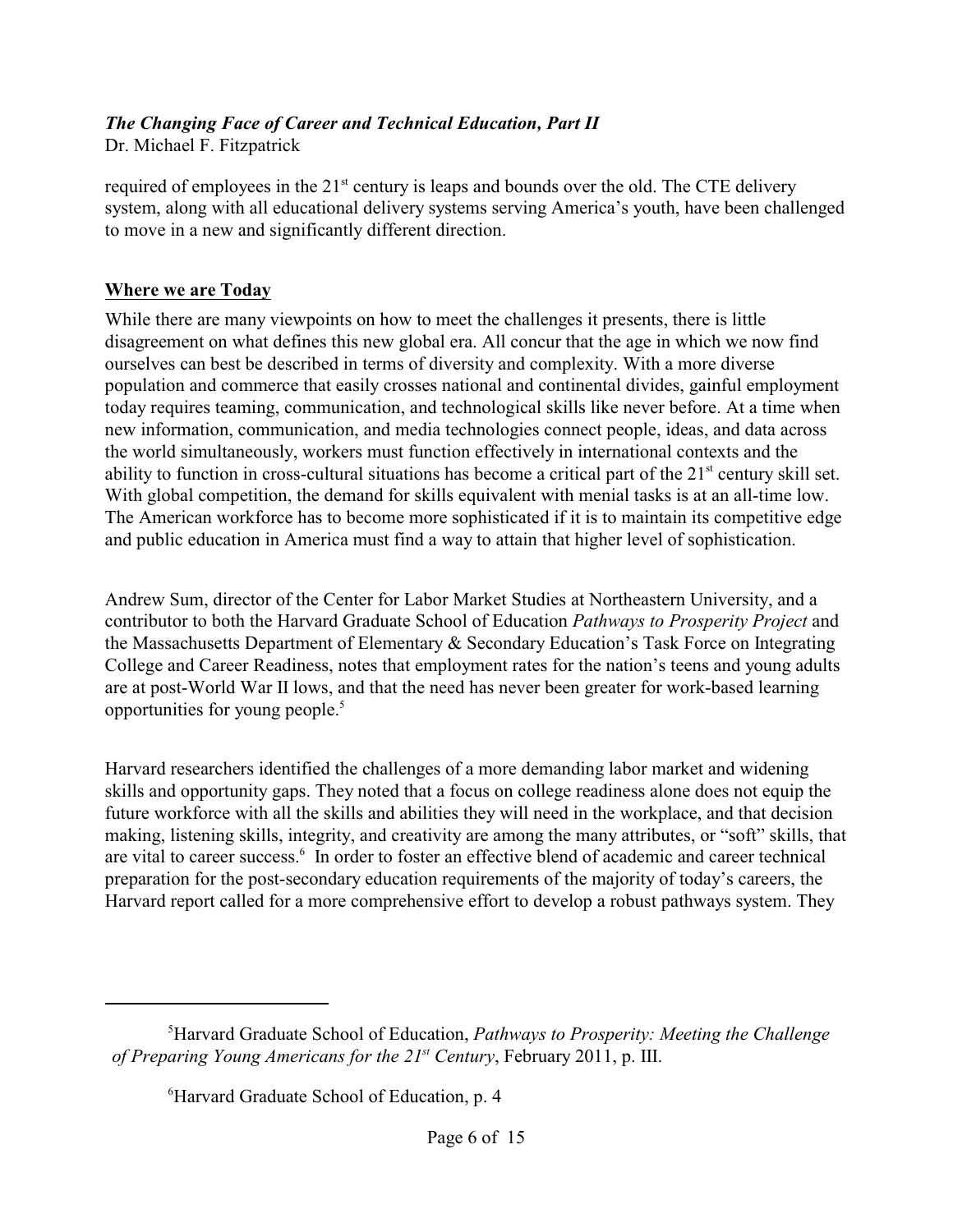Dr. Michael F. Fitzpatrick

concluded that "if high school career-focused pathways were firmly linked to community college and four-year career majors, ... more students would be likely to stay the course."<sup>7</sup>

Building on the Harvard study, the Massachusetts Task Force on Integrating College and Career Readiness brought together a team of educators, employers, and academic and labor experts to develop an action plan to better prepare the state's students for successful careers. The Task Force, in its recently released report entitled *From Cradle to Career: Educating our Students for Lifelong Success*, noted that career development opportunities that directly link their education to their future help to keep students inspired, motivated, engaged, and persistent - traits that directly improve student performance.<sup>8</sup>

### **Implications for Career and Technical Education**

Career readiness means an individual has the requisite knowledge, skills, and experiences in the academic, workplace readiness, and personal/social domains to successfully navigate to completion an economically viable career pathway in a  $21<sup>st</sup>$  century economy.<sup>9</sup> Since career readiness has long been the domain of CTE, what are the implications for CTE in this ongoing conversation about the role of education in preparing students for success in today's global economy?

While not all students will opt to enroll in higher education directly after high school, most will ultimately conclude that some degree of college-level education is the key to a better life for themselves and their families. Public education, including CTE, must therefore guarantee that students who enlist in the armed services or pursue immediate employment are equipped with the academic preparation that will allow them to re-enter the educational setting at some later date.

Successful companies attribute a large part of their success to an endless drive for excellence, quality, and the highest standards of customer service. CTE systems need to blend the best of the private sector into successful public sector enterprises with the future workforce as their diverse customer base. Vocational technical training must focus on providing college, business, and industry with candidates who are capable of meeting today's demands and tomorrow's challenges. It must encourage learning activities and student research projects which include the geographical, economical, cultural, social, and other considerations of a global economy; and it must provide

 $^9$ MA DESE, p. 12.

<sup>&</sup>lt;sup>7</sup>Harvard Graduate School of Education, p. 13.

Massachusetts Department of Elementary & Secondary Education, *From Cradle to* <sup>8</sup> *Career: Educating our Students for Lifelong Success*, June 2012, p. 9.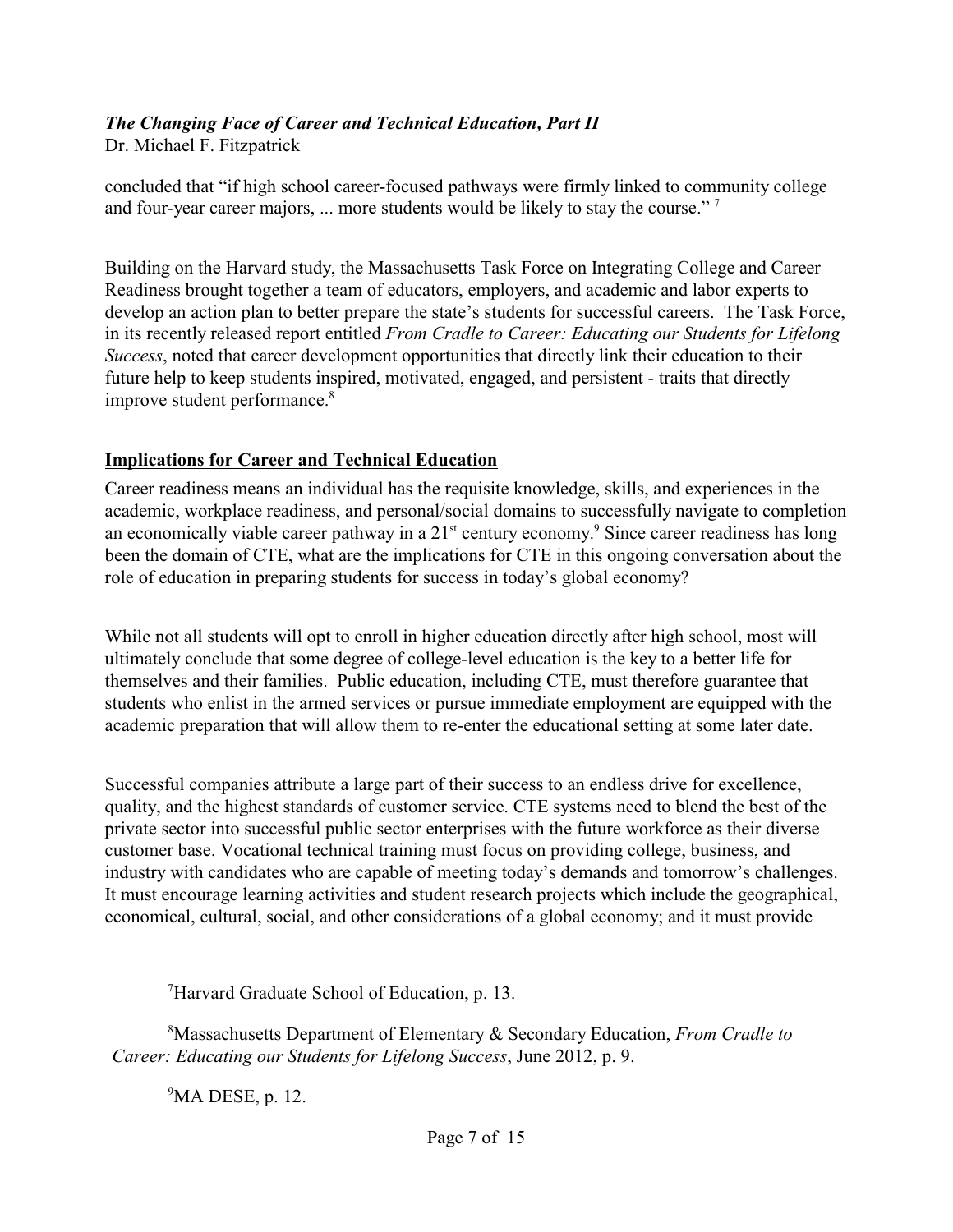Dr. Michael F. Fitzpatrick

maximum opportunities for future advancement for all students. This includes the expectation that each student will be prepared to qualify for post-secondary education.

### **Setting a New Agenda**

Those of us who work in CTE at the secondary level have long understood the value of using the world of work to engage and motivate students. Trying to make someone learn what he or she doesn't want to learn can be a frustrating endeavor. Unless the subject matter is actually used in real life, the student will very quickly forget what has been taught. Long-lasting learning occurs when a student is interested in the subject matter and can see the connection to his or her future life. Vocational technical teaching, which is grounded in preparation for specific careers, serves as a fulcrum between learning and real life work. It is individualized, realistic, and relevant and will appeal to a large and diverse group of high school students.

CTE recognizes that different students learn in different ways. Our students learn by both traditional and non-traditional means; through simulations, one-on-one coaching, in small groups, by imagining, and by the purposeful curiosity of tinkering. In this new mode of CTE, students are engaged and interested as never before, employing their minds and hands to learn and create in new and unlimited ways.

As technology has advanced in rapid-fire progression, vocational technical educators have watched their fields of expertise expand and become more technical and sophisticated. With the higher level of technicality have come more strict standards and credential requirements. Virtually every workplace now establishes quality standards for its employees. Nurses, HVAC technicians, cosmetologists, electricians, airline pilots, accountants, automobile mechanics, lawyers, physicians, and teachers all earn certifications and/or licenses. Some of these credentials are national and some are state-specific, but all require an established level of proficiency and an ability to communicate that proficiency effectively. Therefore, while vocational educators cannot lose sight of their focus on teaching the specific skills required for a particular career path, they must also accept the challenge to provide a more rigorous course of academic preparation which will allow their students to meet the higher standards they will encounter in the workplace.

The new definition of CTE must therefore involve integrating specialized career training and citizenship with challenging academic learning in order to provide the global community with a highly qualified and prepared workforce. A quality CTE system today will combine **specialized training** using state-of-the-art technology, **individualized academic instruction** which recognizes diverse learning styles, a **competency-based counseling** program and personal enrichment initiatives, and a wide variety of **self-actualizing and team building** extracurricular activities. When these four complementary functions are intertwined and integrated in a safe learning environment, they form a cohesive effort that can help students identify their own gifts and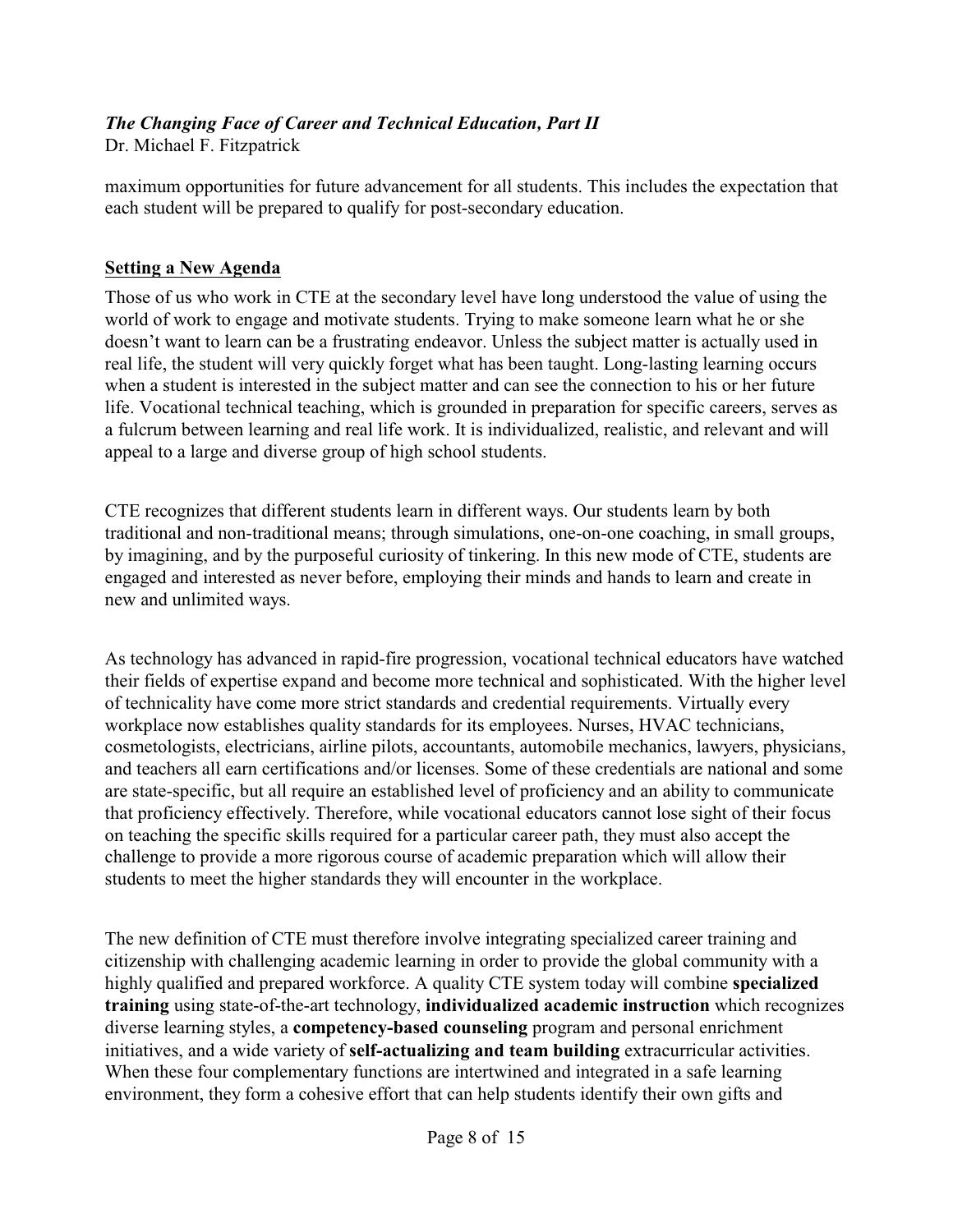Dr. Michael F. Fitzpatrick

strengths, and which will empower them to develop positive and productive thinking and work habits.

# **Specialized Training**

In order to provide the highest caliber of specialized training and maintain its relevance to the ever changing workplace, CTE systems must establish solid partnerships with local business and industry. Schools currently are required to establish and utilize program advisory committees in order to qualify for federal Perkins funding. These committees should not function merely to meet state and federal requirements. They should be seen as ambassadors for CTE and as vibrant and energetic partners with the school in promoting public/private collaboration and cooperation. Program advisors work hand-in-hand with vocational technical teachers to constantly monitor trends in business and industry and suggest curricular modifications and enhancements. These advisors also serve as excellent resources for potential grant funding and student placement opportunities. They can suggest community service projects that will enhance students' learning experiences and can help secure corporate donations of supplies and equipment to ensure students have access to the latest technology they will encounter in the workplace.

The current plan for the re-authorization of the Perkins Act focuses on four core principles: alignment, collaboration, accountability, and innovation, aimed at ushering in a new era of rigorous, relevant, and results-driven CTE programs, whose students are challenged by the rigor and engaged by the relevance.<sup>10</sup> This plan proposes reforms for distribution of federal funds which will set clear expectations for high-quality programming aligned with in-demand occupations in high-growth industry sectors. It strives to promote collaboration among high schools and postsecondary institutions, to foster accountability, and to create conditions that support innovation at the local level.

Like industrial workers who have been forced to develop new technical skills to adapt to the knowledge workplace, specialized training in the new CTE must be flexible in its adaptability. Quality technical programs and their competency validated skill sets should be linked and regularly cross referenced with economic prognosticators. Economic indicators need to drive curriculum upgrades and adequate fiscal resources need to be made available if CTE is to respond effectively to the constant improvement mission. We need to make sure that future employees achieve the education and skills training they need to be able to thrive in the knowledge economy and that everyone should have better and easier access to quality and affordable higher education as well as lifelong learning opportunities. The school board and the superintendent, as CEO of the educational delivery system, must acknowledge this trend and embrace practices aimed at preparing every student to qualify for higher education.

 $^{10}$ U.S. Department of Education, p. 15.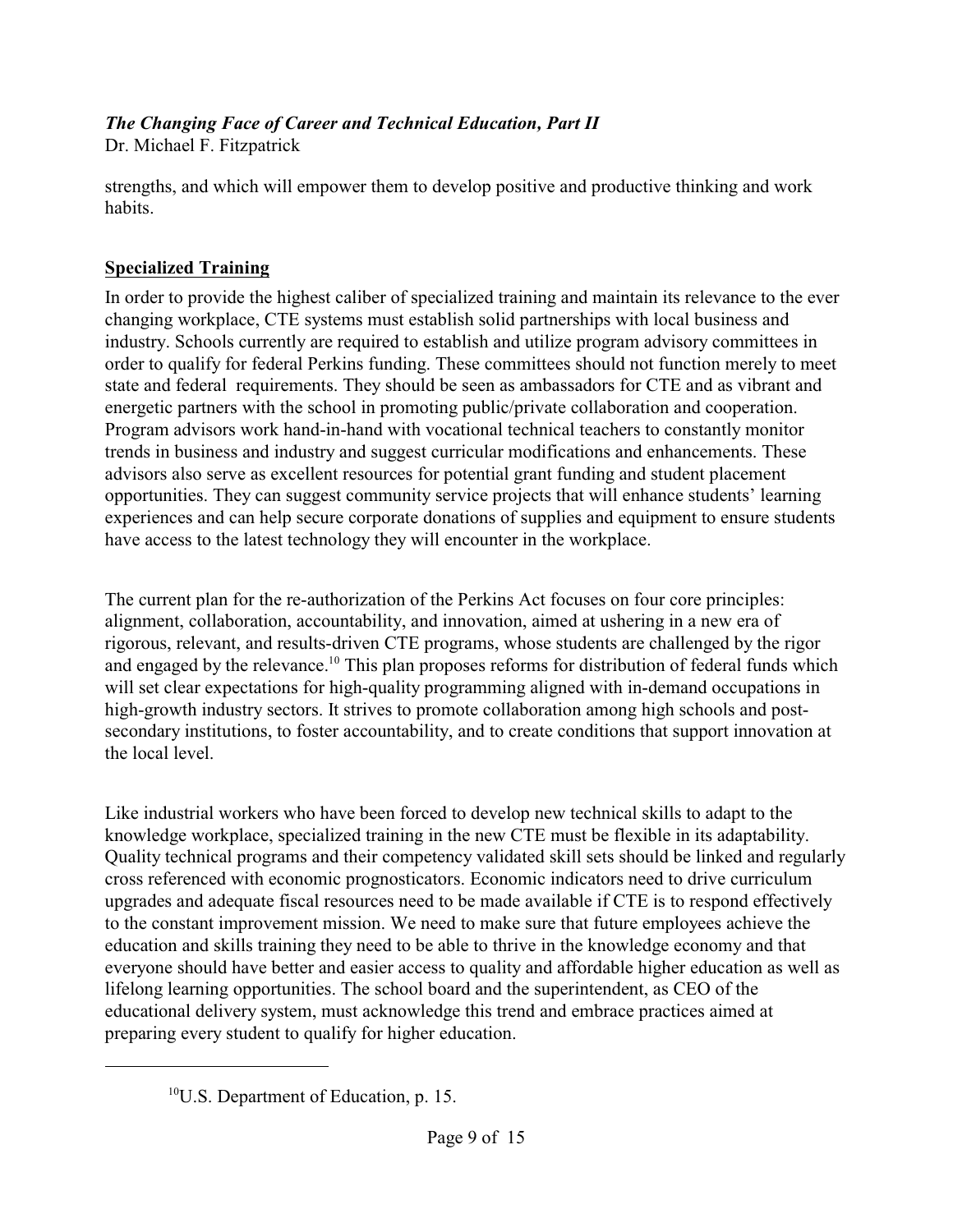Dr. Michael F. Fitzpatrick

# **Individualized Academic Instruction**

With the more sophisticated demands of the new economy in mind, curriculum in the vocational technical setting must be viewed as a dynamic process which promotes active, thought provoking, facilitating, and individual assessment activities to develop each student's potential as a learner. Students must be given the opportunity to acquire an understanding of the technical application of the math, science, and communications essential to their given trade area and to improve their total skills if they are to reach their individual potential in the new workplace.

Across-the-curriculum approaches to reading, writing, and mathematics have proven to be effective ways of reinforcing academic learning across classrooms and in the vocational technical laboratories. In a system-wide approach, resources to promote reading, writing, and math in all classes and training programs should be developed and shared among all academic teachers and vocational technical instructors. Academic teachers will routinely coordinate lesson plans with their vocational technical colleagues, using topics, themes, and subject matter related to students' career fields to reinforce academic concepts and ideas. For example, a math teacher will regularly use food measurements to teach math concepts to students who plan careers in the food service industry; social studies lessons on the industrial revolution are correlated with welding and manufacturing technologies instruction; and students preparing for careers in the painting and design field may be asked to write descriptions of painting techniques in English classes.

Because CTE students earn a dual credential and must integrate their learning between academic and vocational technical skill attainment, the resource of time is a particularly valuable commodity for them. CTE systems should therefore seriously consider a longer school day or school year. While Massachusetts calls for a minimum of 180 school days in each school year, the Blackstone Valley Vocational Regional School District in that state has been operating on a 193-day calendar since 1997. With more time on task and a continuous improvement plan in place, the district's students have improved their performance on MCAS, the state-mandated academic competency determination, without ceding a significant amount of time from their specialized vocational technical training.

Whether in the academic classroom or the vocational technical laboratory, teachers must be recognized as a system's most valuable asset. Acknowledging that students tend to pursue a level of achievement consistent with teachers' expectations, teachers should be encouraged to set high standards, insist that students put forth the effort required to meet the school's academic requirements, and prod students into judging themselves via performance. Active recruitment and support of teachers with intellectual curiosity, the discipline to make a difference, and the drive to follow their passions is therefore essential.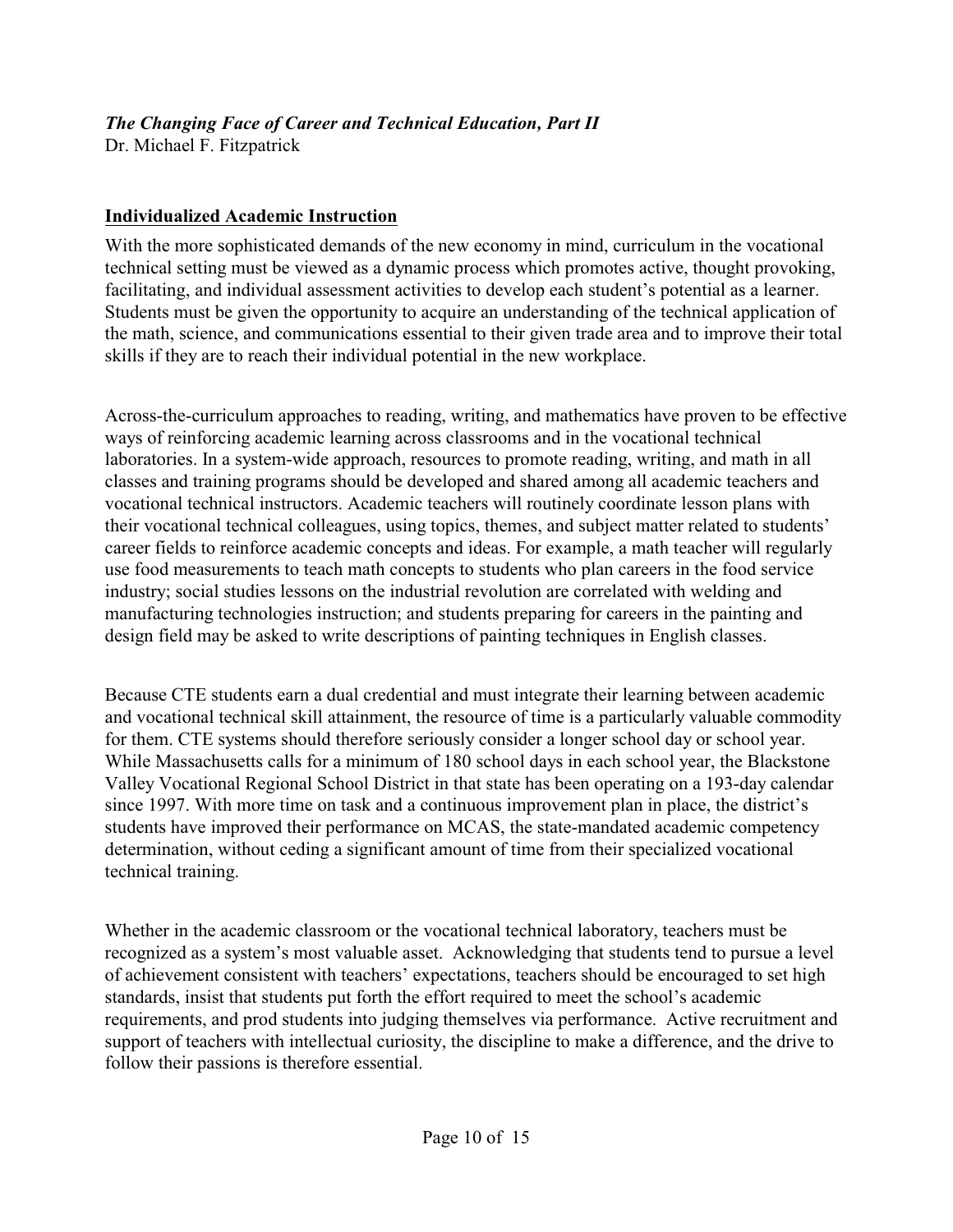Dr. Michael F. Fitzpatrick

Recent studies have confirmed that the top factors for a high-achieving school are lofty expectations for all students; clear, measurable goals; a consistent curriculum; and a staff that uses data to see where teachers and students can improve. Such schools have teachers who are willing to push students and who are armed with up-to-date textbooks and other modern resources.

### **Competency Based Counseling**

As publicly supported institutions with a direct link to the diverse and technical workplace of the future, CTE systems must foster an atmosphere of tolerance and respect, promoting equity and an appreciation for diversity. As partners with parents/guardians in the task of helping young people navigate the often turbulent waters of adolescence, they have an opportunity to impact student lifestyle decisions and should be charged with encouraging physical and emotional well-being. Forward-looking CTE management will examine the many external influences on student achievement and seek creative and innovative ways to mitigate any of the roadblocks students face.

The Massachusetts Model for Comprehensive School Counseling Programs drives a proactive, collaborative, and comprehensive approach to raising student achievement and enhancing career development for all students<sup>11</sup>, not just those in the CTE setting. At Blackstone Valley Regional Vocational Technical High School, the Mass Model was pioneered for several years and fully implemented in 2006. Since that time, the school counselor's role as employability class teacher complements his/her one-on-one counseling and guidance function and enables the counselor to take on a more proactive and career-focused role.

Newly emerging curricula for enrichment programs in the CTE setting focus on workplace readiness and allow students to develop and demonstrate personal, social, technical, and employability skills for career and life management. For example, an employability course at the ninth-grade level will encourage students to develop an awareness of their personal skills, interest, and abilities as they relate to career choices. They learn how to apply decision making skills and explore the attitudes, behaviors, and interpersonal skills needed to work with and relate to others. In subsequent courses, students participate in job shadowing experiences and career fairs to broaden their understanding of the skills necessary for employment retention and advancement in various careers. They develop an awareness of how personal and environmental conditions impact post secondary planning and how life-long learning is necessary to maximize workplace opportunities and earning potential. They also explore the skills necessary for managing cultural diversity in one's personal life and in the  $21<sup>st</sup>$  century workplace.

 $<sup>11</sup>$  MA DESE, p.10.</sup>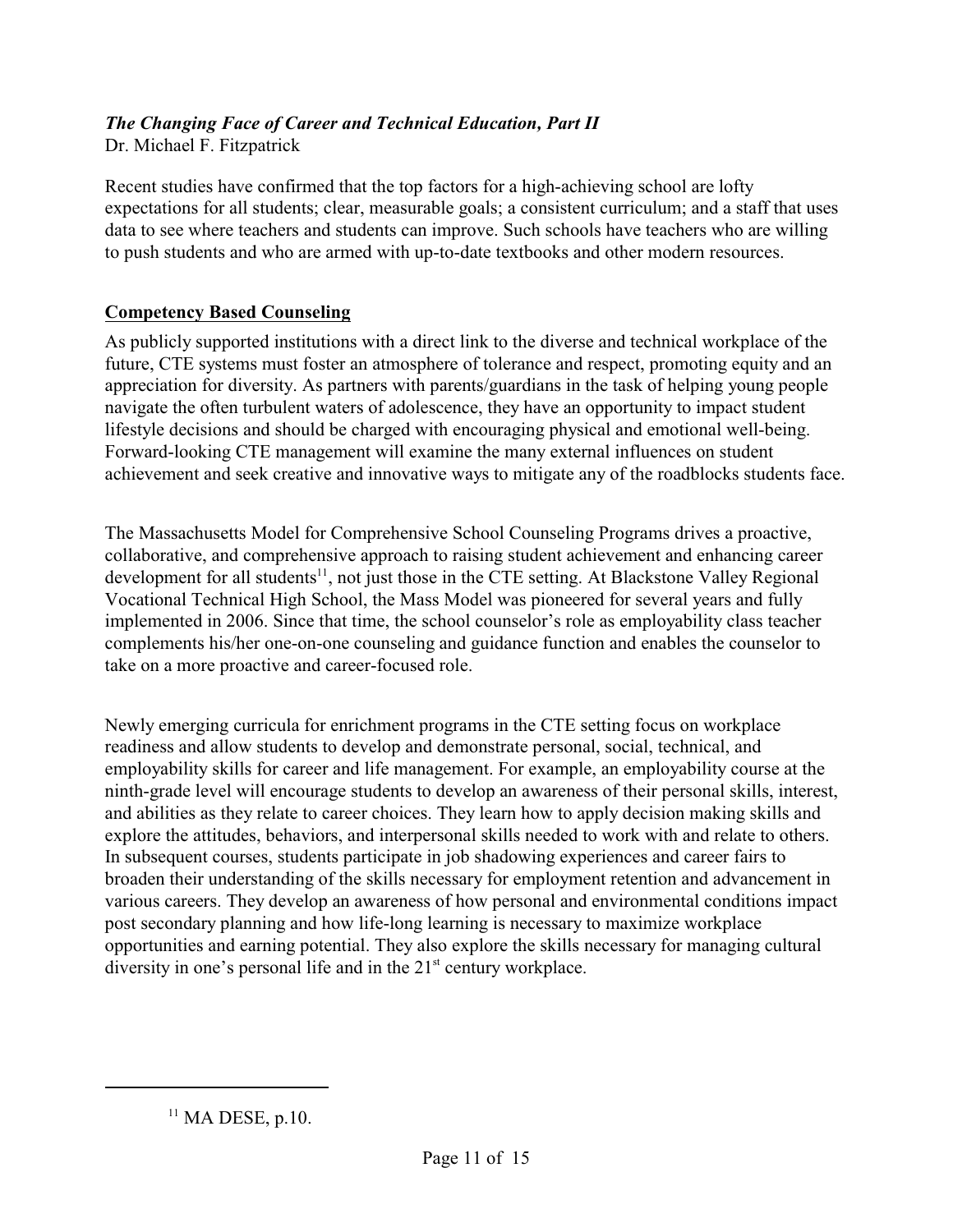Dr. Michael F. Fitzpatrick

Complementing the employability classes, technical competency enrichment courses should ensure that each CTE student has the ability to use computers, computer applications, and the Internet as tools for life-long learning as well as for time and task management.

Realizing that health and social problems can interfere with academic attendance and success and with subsequent employability, a student wellness initiative which offers a wide array of adolescent support services in a setting that is comfortable, convenient, and non-threatening to the students has proven invaluable at Blackstone Valley Regional Vocational Technical High School. In partnership with a local hospital, the system's school based health center now offers preventative health care, primary care, mental health, nutrition and fitness testing and evaluation, and health education. In addition to providing diagnosis and treatment of minor and acute medical conditions and first aid for minor injuries, the health center staff is available whenever school is in session to answer students' health related questions and concerns and to provide counseling, mental health evaluations, and other support services as needed. This has resulted in a significant enhancement to traditional school nurse services and directly correlates the CTE mission to the healthy and productive workforce the new economy demands.

### **Self-actualizing and Team Building**

While the trade school of the  $20<sup>th</sup>$  century offered few extracurricular opportunities for students who were focused solely on attaining trade skills, one cannot ignore the power of the arts and extracurricular activities for engaging students and broadening their horizons. Sports, student government, competitions on technical competency, and the arts are essential to the wellroundedness of the future workforce. These activities contribute significantly to the shaping of a student's perception of his or her place in society. Programs should be designed to promote lifelong learning and career development, encourage the total growth of the student, and develop in him or her a responsible commitment to the principles of freedom, equality, social justice, personal worth, economic independence, and concern for the environment. Activities which encourage community service, entrepreneurship, healthy competition, employment survival skills, real world application, computer literacy, and teamwork must be promoted and sustained in the new CTE environment for their significant contribution to the development of a positive self-image and a vision of a successful future. Similarly, activities which promote leadership skills, an important trait in the new global workforce, must be seen as integral to the CTE mission. We should no longer have to justify cost-effective extracurricular activities, field trips, or even international travel by CTE students.

## **The Challenges Continue**

Perhaps the biggest challenge facing CTE systems today is the dichotomy of the employers' preference to hire only the strongest talent and the still common feeder system perspective, as McCourt bluntly expressed, that vocational technical systems exist to extend an alternative opportunity for less talented or more troublesome students to succeed. Given the more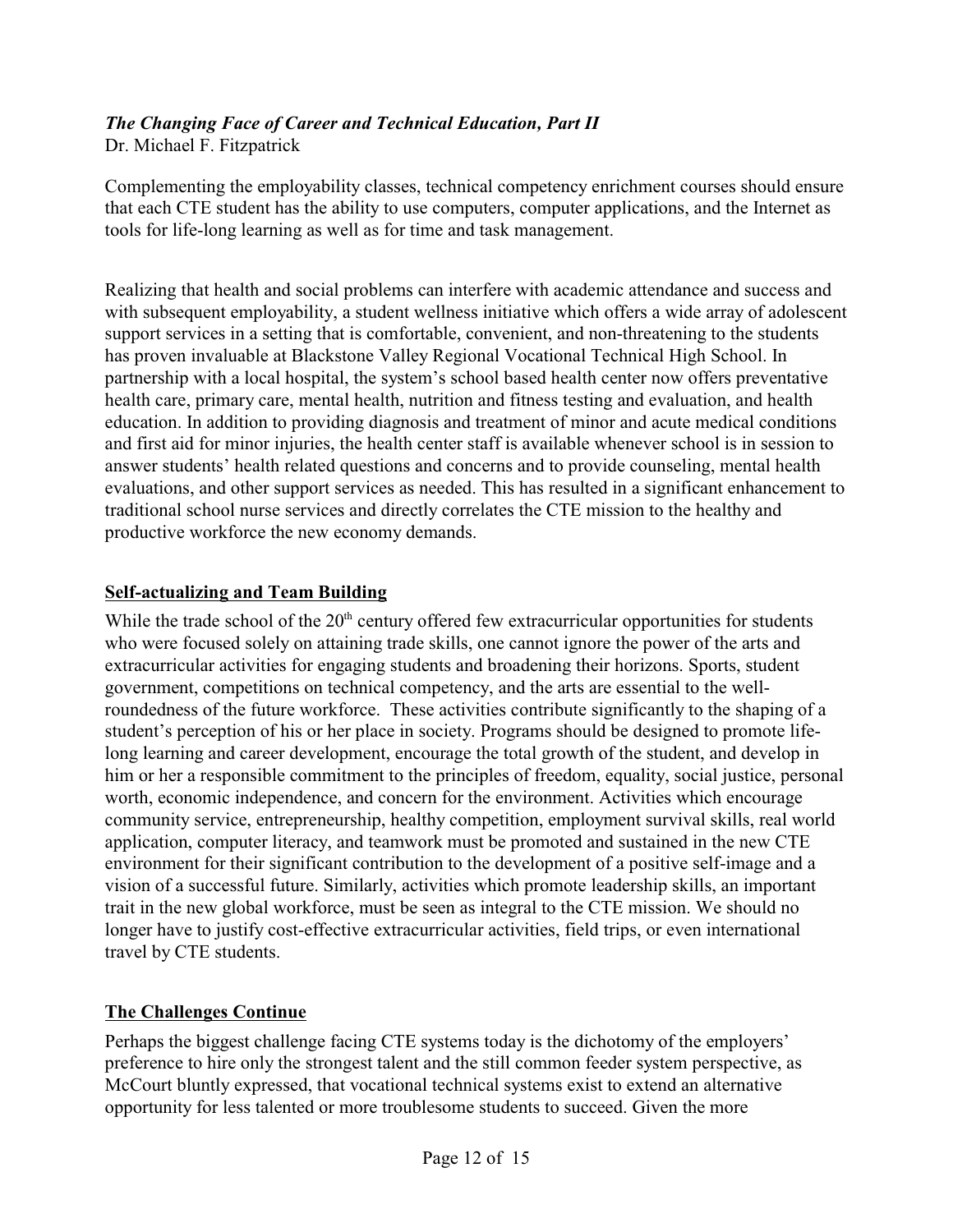Dr. Michael F. Fitzpatrick

sophisticated demands of the global workplace, it is simply invalid for anyone to suggest inappropriate behavior, failing grades and poor attendance should ever be a passport to CTE enrollment. What employer would seek or accept negative traits as a member of the work place? With a whole world of potential employees to choose from, today's employers have the ability to go elsewhere to find capable and qualified workers if our schools do not provide them.

As the general public becomes more aware of the advantages and opportunities available for the talented career-minded student, serious concerns remain about the referral process which directs a youth to a career and technical education. There is a disconnect between the primary referral person in the K-8 school system and the CTE system. The most ardent counselor, seeking to find the most appropriate placement for each student, may have little or no background or expertise in the vocational technical setting or in business or industry. As a result, they continue to refer students who simply will not succeed in the new workplace unless drastic changes in work habits and communication skills take place. It is a disservice to encourage students to attend a vocational technical school to acquire skills for a dead-end job.

While local schools have historically enjoyed the convenience of transferring educational and fiscal responsibility for the most needy and/or troublesome candidate to its CTE partner, the burden of responsibility to provide cost-effective education for problem students can no longer fall simply on vocational-technical schools. Local schools need to address the general track and to find ways to educate difficult students effectively. Fortunately, many of the new high school reform models seem to be focusing on just that.

According to Microsoft founder Bill Gates, who certainly knows what employers are looking for in the high tech workplace and who has become a strong advocate for a new high school design, the basic building blocks of better high schools are the new three R's: Rigor, Relevance, and Relationships. In a speech delivered to the National Education Summit on High Schools in 2005, Gates said that "the idea behind the old (high school) design was that you could train an adequate workforce by sending only a third of your kids to college - and that the other kids either couldn't do college work or didn't need to. The idea behind the new design is that all students can do rigorous work, and - for their sake and ours - they have to."<sup>12</sup>

Gates describes relevance as making sure kids have courses and projects that clearly relate to their lives and their goals. He says that relationships include making sure kids have a number of adults who know them, look out for them, and push them to achieve. These have always been among the

 $^{12}$ Bill Gates, Speech prepared for National Education Summit on High Schools, February 26, 2005. Http://www.gatesfoundation.org/speeches-commentary/Pages/bill-gates-2005-nationaleducation-summit.aspx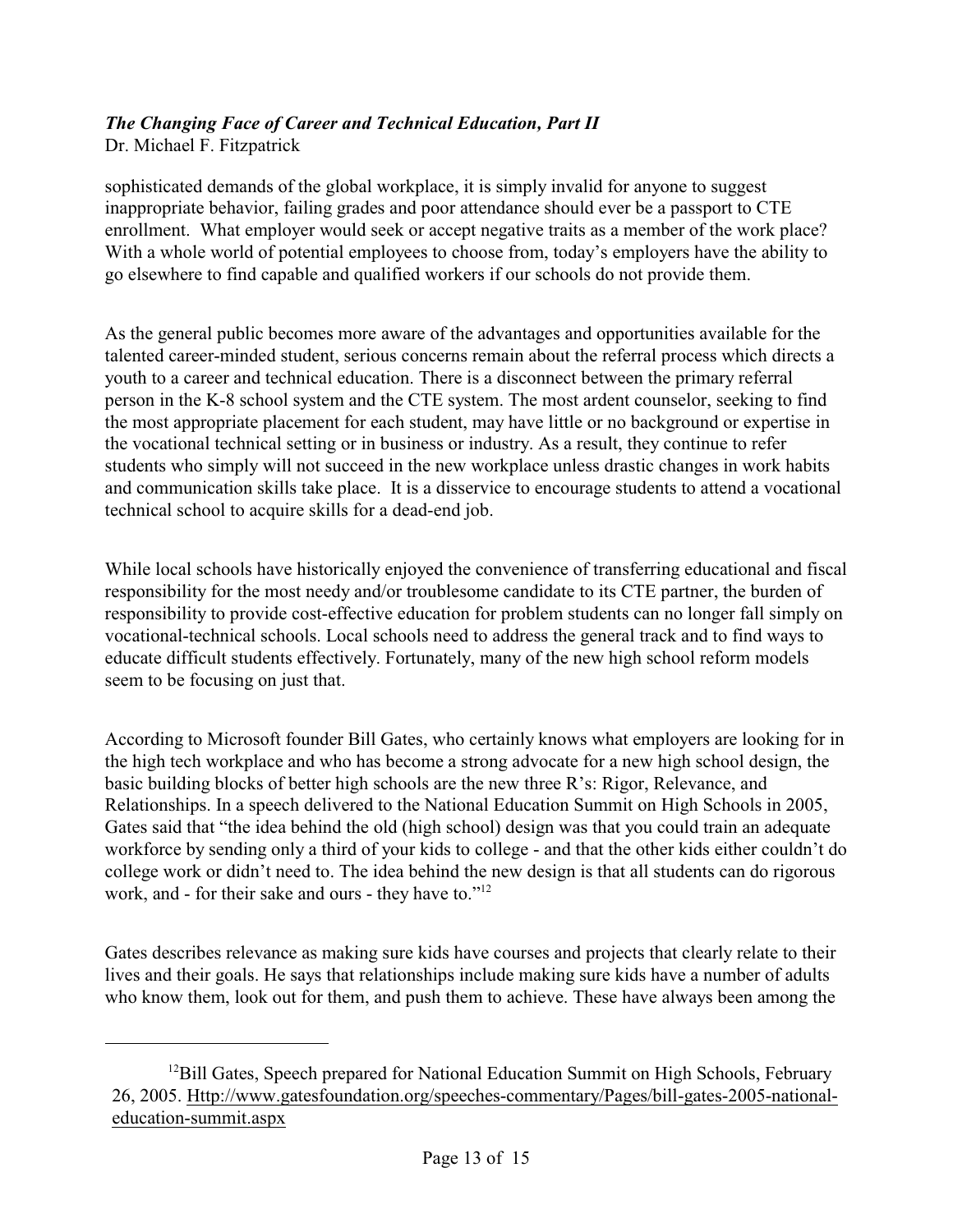Dr. Michael F. Fitzpatrick

distinguishing characteristics of effective CTE systems. Spending as much as half of their school days in one career area with the same vocational instructors throughout the four high school years, CTE students have typically forged strong bonds with their shop teachers in studies that relate to their career goals. Incorporating academic rigor and the more complex problem-solving and communication skills which accompany higher order thinking to this successful formula is the new challenge facing career and technical high schools of the 21<sup>st</sup> century.

Fortunately, career and technical schools in America do not have to re-invent the wheel in order to meet this challenge. *High Schools That Work*, an initiative of the Atlanta, Georgia-based Southern Regional Education Board, has been helping schools incorporate greater academic rigor since 1987. The SREB, when asked by state leaders to help high schools integrate academic and vocational studies in order to raise the achievement of students, identified ten key practices and now promotes their implementation via the *HSTW* program. First and foremost of these practices is high expectations: setting higher expectations and getting more students to meet them.

*HSTW* provides a framework for raising system expectations; encouraging students to complete more challenging courses; changing classroom and laboratory practices; involving parents, employers and the community; and improving student assessment.

A variety of educational studies, including one conducted by MassINC in 2005, point out the benefits of stronger relationships between teachers, kids, and parents; and many reform efforts encourage a transition to smaller, more personalized school units. Newly designed small high schools or small school units within larger schools have recently proven to be successful at improving student performance. Small learning communities, such as the individual shop model in the vocational technical setting, are promoting better relationships between students and teachers, more student interest in specific careers, and better student performance.

Given the cohesiveness that is evident in the CTE shop setting, and the way this has arguably contributed to student success, it would appear that CTE already has a head start on a very large facet of high school reform championed today. Rather than making drastic changes to those aspects of CTE which have proven effective, the real focus of CTE reform should be on finding new ways to help students attain the "soft" skills needed in today's high tech jobs.

As vocational schools focus on career skill attainment, no skill is more important in the information age than the ability to communicate with and relate to other people. Today's workers need to be able to exchange ideas, form relationships, understand human nature, and to master the complex ways of modern society. Incorporating these skills into the CTE curricula will require vision and willpower to replace outdated, but familiar, practices with new approaches. It will